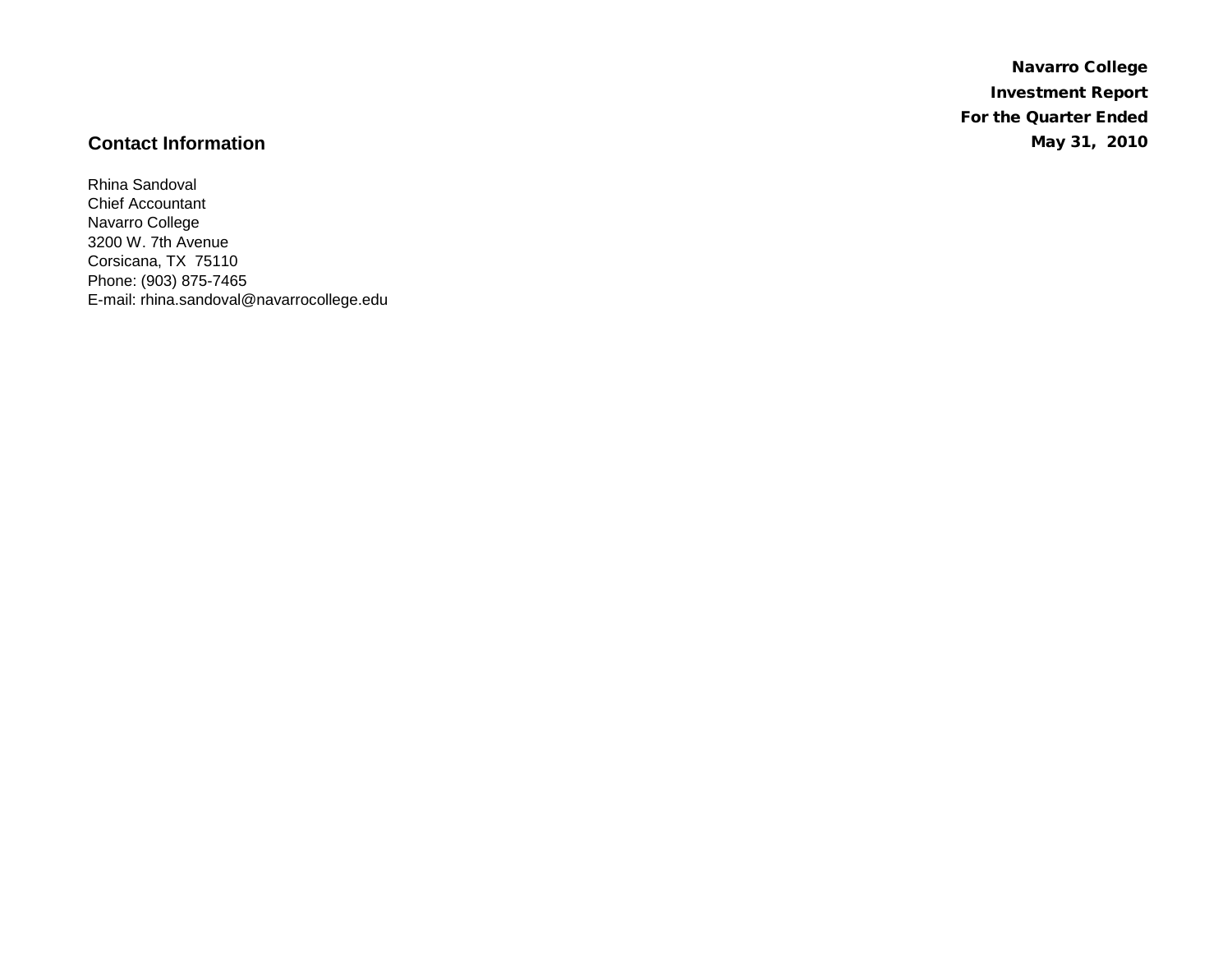#### NAVARRO COLLEGE INVESTMENT REPORT FOR THE QUARTER ENDED MAY 31, 2010

| <b>TYPE OF INVESTMENT</b>                                                                                          | <b>BEGINNING</b><br><b>BOOK VALUE</b><br>02/28/10 | <b>ADDITIONS/</b><br><b>CHANGES</b><br><b>FOR PERIOD</b> | <b>ENDING</b><br><b>BOOK VALUE</b><br>05/31/10 | <b>BEGINNING</b><br><b>MARKET VALUE</b><br>02/28/10 | <b>ENDING</b><br><b>MARKET VALUE</b><br>05/31/10 |
|--------------------------------------------------------------------------------------------------------------------|---------------------------------------------------|----------------------------------------------------------|------------------------------------------------|-----------------------------------------------------|--------------------------------------------------|
| <b>Certificates of Deposit</b>                                                                                     |                                                   |                                                          |                                                |                                                     |                                                  |
| Community National Bank & Trust of TX - CD #1121587 (Schol)<br>Due 07/18/2010 @1.690% Rate<br>Purchased 01/18/2009 | 640,000.00                                        |                                                          | 640,000.00                                     | 649,363.99                                          | 652,090.21                                       |
| Citizens National Bank-Henderson CD #677159 (Schol)<br>Due 08/01/2011 @ 2.100% Rate<br>Purchased 08/01/2009        | 250,000.00                                        |                                                          | 250,000.00                                     | 253,034.93                                          | 254,358.22                                       |
| State Farm - CD #1019063147 (Aux)<br>Due 10/01/2010 @1.450% Rate<br>Purchased 10/01/2009                           | 100,000.00                                        |                                                          | 100,000.00                                     | 100,600.49                                          | 100,966.29                                       |
| First Bank & Trust Co. - CD #5006220 (E&G)<br>Due 10/18/2010 @2.200% Rate<br>Purchased 10/18/2009                  | 100,000.00                                        |                                                          | 100,000.00                                     | 100,801.64                                          | 101,356.16                                       |
| Community National Bank & Trust of TX - CD #1120322 (E&G)<br>Due 08/28/2010 @ .250% Rate<br>Purchased 02/28/2010   |                                                   | 1,500,000.00                                             | 1,500,000.00                                   |                                                     | 1,500,945.21                                     |
| Prosperity Bank - CD #730010417 (Plant)<br>Due 09/02/2010 @ .800% Rate<br>Purchased 03/02/2010                     |                                                   | 3,000,000.00                                             | 3,000,000.00                                   |                                                     | 3,005,917.81                                     |
| Prosperity Bank - CD #730010470 (E&G)<br>Due 09/04/2010 @ .800% Rate<br>Purchased 03/04/2010                       |                                                   | 1,500,000.00                                             | 1,500,000.00                                   |                                                     | 1,502,893.15                                     |
| Prosperity Bank - CD #730010472 (E&G)<br>Due 10/09/2010 @ .800% Rate<br>Purchased 04/09/2010                       |                                                   | 1,000,000.00                                             | 1,000,000.00                                   |                                                     | 1,001,139.73                                     |
| Prosperity Bank - CD #730010473 (Agency)<br>Due 04/09/2011 @ 1.100% Rate<br>Purchased 04/09/2010                   |                                                   | 100,000.00                                               | 100,000.00                                     |                                                     | 100,156.71                                       |
| Prosperity Bank - CD #730010475 (Schol)<br>Due 04/09/2011 @1.100% Rate<br>Purchased 04/09/2010                     |                                                   | 510,000.00                                               | 510,000.00                                     |                                                     | 510,799.23                                       |
| Community National Bank & Trust of TX - CD #120322 (E&G)<br>Due 2/28/10 @1.000% Rate<br>Purchased 8/28/09          | 3,000,000.00                                      | (3,000,000.00)                                           |                                                | 3,015,123.29                                        |                                                  |
| Prosperity Bank - CD#730010417 (Rev&Sink)<br>Due 3/2/10 @1.250% Rate<br>Purchased 9/2/09                           | 3,000,000.00                                      | (3,000,000.00)                                           |                                                | 3,018,390.41                                        |                                                  |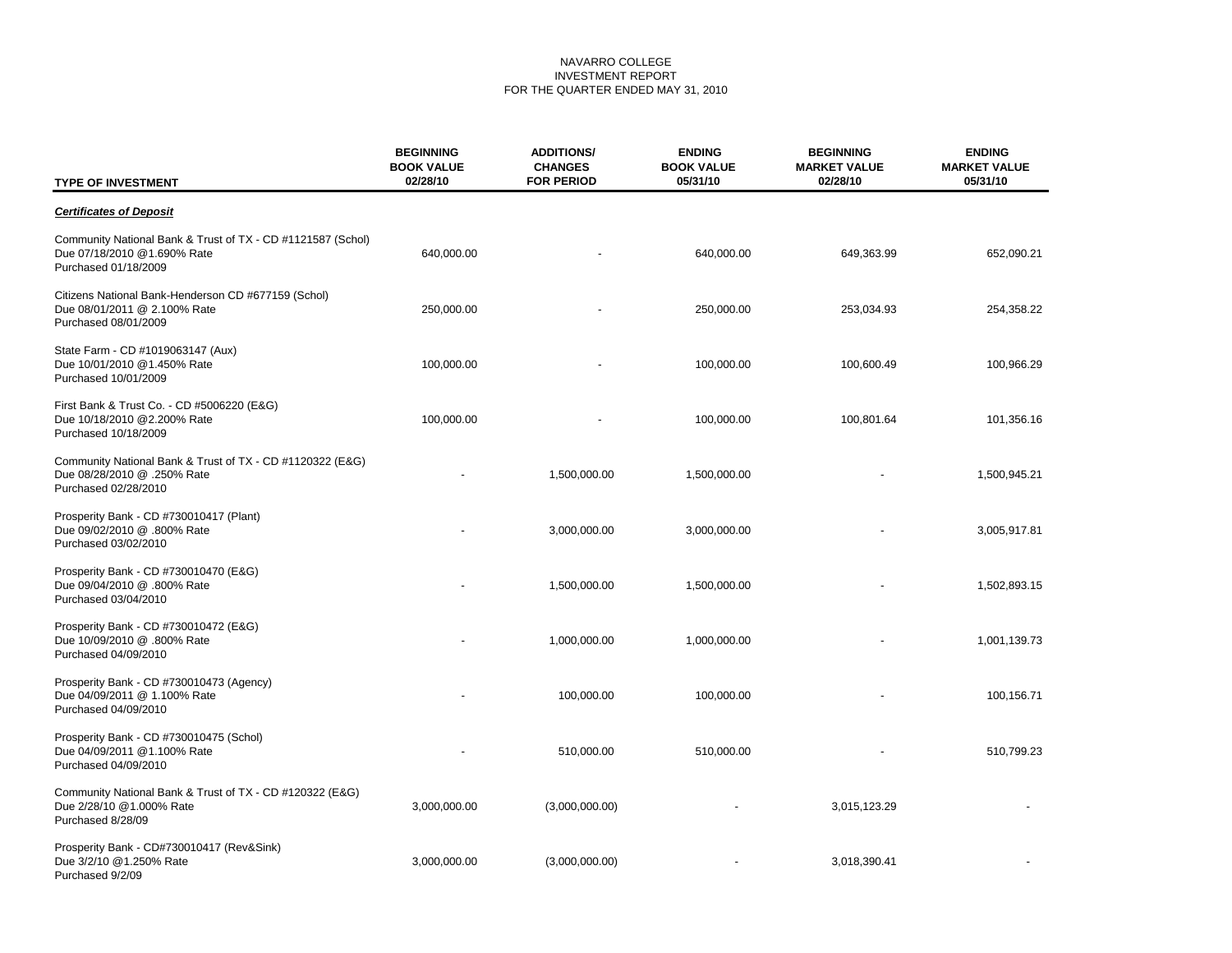#### NAVARRO COLLEGE INVESTMENT REPORT FOR THE QUARTER ENDED MAY 31, 2010

| <b>TYPE OF INVESTMENT</b>                                                                                    | <b>BEGINNING</b><br><b>BOOK VALUE</b><br>02/28/10 | <b>ADDITIONS/</b><br><b>CHANGES</b><br><b>FOR PERIOD</b> | <b>ENDING</b><br><b>BOOK VALUE</b><br>05/31/10 | <b>BEGINNING</b><br><b>MARKET VALUE</b><br>02/28/10 | <b>ENDING</b><br><b>MARKET VALUE</b><br>05/31/10 |
|--------------------------------------------------------------------------------------------------------------|---------------------------------------------------|----------------------------------------------------------|------------------------------------------------|-----------------------------------------------------|--------------------------------------------------|
| Community National Bank & Trust of TX - CD #1122269 (E&G)<br>Due 4/2/10 @1.050% Rate<br>Purchased 10/2/09    | 1.000.000.00                                      | (1,000,000.00)                                           |                                                | 1,004,286.30                                        |                                                  |
| Community National Bank & Trust of TX - CD #1122291 (Agency)<br>Due 4/2/10 @1.050% Rate<br>Purchased 10/2/09 | 100,000.00                                        | (100,000.00)                                             |                                                | 100,428.63                                          |                                                  |
| Community National Bank & Trust of TX - CD #1122280 (Schol)<br>Due 4/2/10 @1.050% Rate<br>Purchased 10/2/09  | 510,000.00                                        | (510,000.00)                                             |                                                | 512,186.01                                          |                                                  |
| Subtotal                                                                                                     | 8,700,000.00                                      | 0.00                                                     | 8,700,000.00<br>ъ                              | 8.754.215.69                                        | 8.730.622.72                                     |

### *U.S. Government Agency Securities*

|              |    | $\overline{\phantom{a}}$ |    | $\blacksquare$ |    | $\overline{\phantom{a}}$ |    | $\overline{\phantom{0}}$ |     |              |
|--------------|----|--------------------------|----|----------------|----|--------------------------|----|--------------------------|-----|--------------|
| Subtotal     | æ. | 0.00                     | \$ | $\blacksquare$ | ъ  | 0.00                     | \$ | 0.00                     | \$  | 0.00         |
|              |    | 0.00                     |    |                |    |                          |    |                          |     |              |
| <b>TOTAL</b> | \$ | 8,700,000.00             | S  | 0.00           | -S | 8,700,000.00             | S  | 8,754,215.69             | -\$ | 8,730,622.72 |

 $\mathcal{O}(\mathcal{O}(\log n))$  . The set of  $\mathcal{O}(\log n)$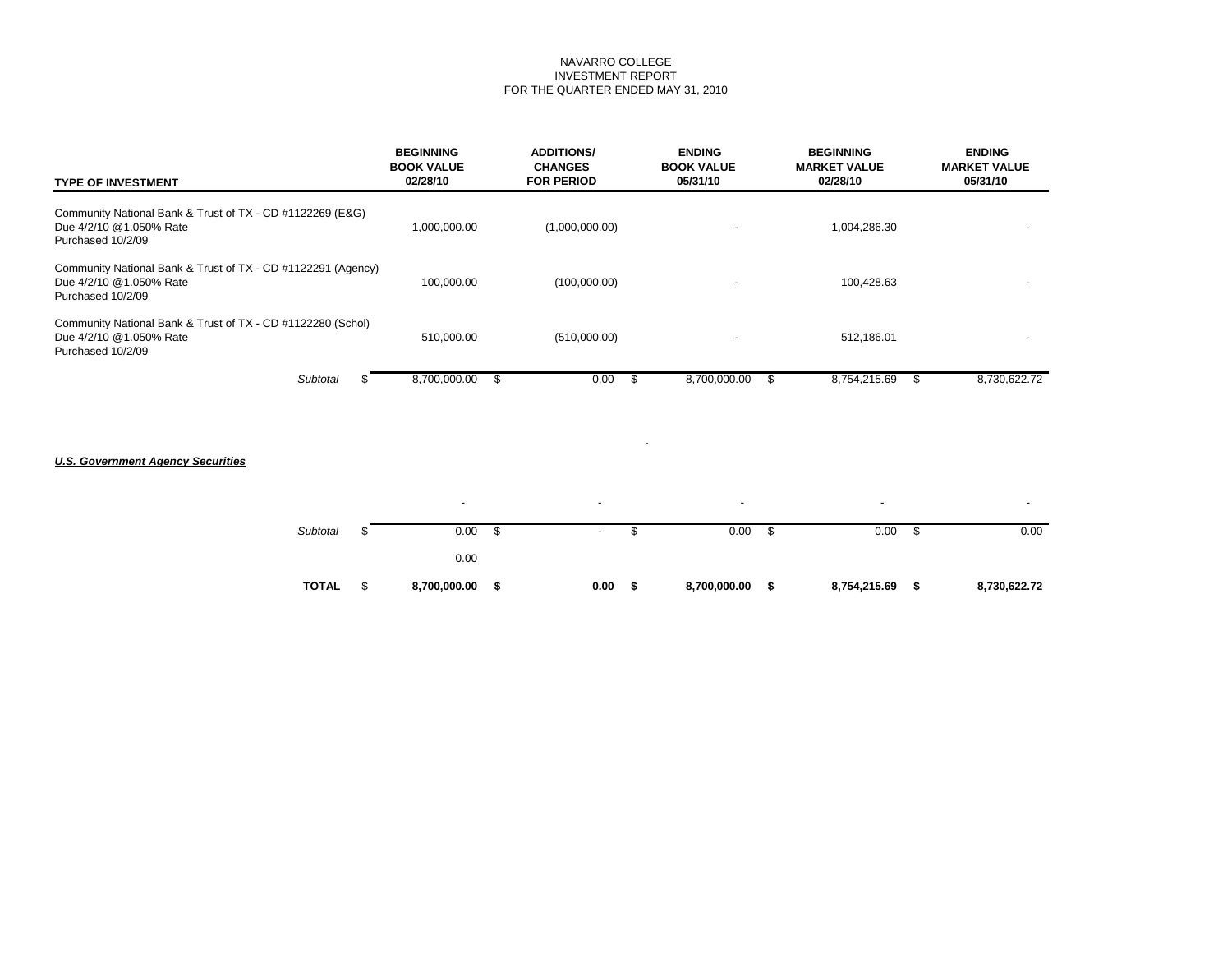## NAVARRO COLLEGE INVESTMENT REPORT RECAP FOR THE QUARTER ENDED MAY 31, 2010

| <b>TYPE OF INVESTMENT</b>                                                                                                       |      | <b>ENDING</b><br><b>BOOK VALUE</b><br>05/31/2010 | <b>Educational and</b><br><b>General Fund</b> | <b>Debt Service</b><br><b>Fund</b> | Auxiliary<br>Fund | Agency<br>Fund | Plant<br>Fund   | <b>Student</b><br><b>Financial</b><br><b>Aid Fund</b> |
|---------------------------------------------------------------------------------------------------------------------------------|------|--------------------------------------------------|-----------------------------------------------|------------------------------------|-------------------|----------------|-----------------|-------------------------------------------------------|
| First Bank & Trust Co. - CD #5006220                                                                                            |      | 100,000.00                                       | 100,000.00                                    |                                    |                   |                |                 |                                                       |
| Community National Bank & Trust of TX - CD #120322                                                                              |      | 1,500,000.00                                     | 1,500,000.00                                  |                                    |                   |                |                 |                                                       |
| Community National Bank & Trust of TX - CD #1121587                                                                             |      | 640,000.00                                       |                                               |                                    |                   |                |                 | 640,000.00                                            |
| Citizens National Bank - CD #677159                                                                                             |      | 250,000.00                                       |                                               |                                    |                   |                |                 | 250,000.00                                            |
| State Farm - CD #1019063147                                                                                                     |      | 100,000.00                                       |                                               |                                    | 100,000.00        |                |                 |                                                       |
| Prosperity Bank-CD#730010417                                                                                                    |      | 3,000,000.00                                     |                                               |                                    |                   |                | 3,000,000.00    |                                                       |
| Prosperity Bank-CD#730010470                                                                                                    |      | 1,500,000.00                                     | 1,500,000.00                                  |                                    |                   |                |                 |                                                       |
| Prosperity Bank-CD#730010472                                                                                                    |      | 1,000,000.00                                     | 1,000,000.00                                  |                                    |                   |                |                 |                                                       |
| Prosperity Bank-CD#730010473                                                                                                    |      | 100,000.00                                       |                                               |                                    |                   | 100,000.00     |                 |                                                       |
| Prosperity Bank-CD#730010475                                                                                                    |      | 510,000.00                                       |                                               |                                    |                   |                |                 | 510,000.00                                            |
|                                                                                                                                 | - \$ | 8,700,000.00 \$                                  | 4,100,000.00 \$                               | 0.00~\$                            | 100,000.00 \$     | 100,000.00 \$  | 3,000,000.00 \$ | 1,400,000.00                                          |
| May 31, 2010 Benchmark Rates:                                                                                                   |      |                                                  |                                               |                                    |                   |                |                 |                                                       |
| <b>TexStar Local Government Investment Service</b><br>Rates and market values are from the May 31, 2010 The Wall Street Journal |      | 0.1838%                                          |                                               |                                    |                   |                |                 |                                                       |
| <b>Federal Funds Rate</b>                                                                                                       |      | 0.2500%                                          |                                               |                                    |                   |                |                 |                                                       |
| Merrill Lynch Ready Assets Trust                                                                                                |      | 0.0000%                                          |                                               |                                    |                   |                |                 |                                                       |
|                                                                                                                                 |      |                                                  |                                               |                                    |                   |                |                 |                                                       |
| Treasury Bill - 26 weeks                                                                                                        |      | 0.2200%                                          |                                               |                                    |                   |                |                 |                                                       |
| Certificates of Deposit - Six Months                                                                                            |      | 0.6700%                                          |                                               |                                    |                   |                |                 |                                                       |

We, the investment officers of Navarro College District, swear that, to the best of our knowledge, this report displays Navarro College's investment portfolio as of May 31, 2010. We further swear that transactions involvin investment portfolio are in compliance with Navarro College's Investment Policy and Strategy and the provisions of the Public Funds Investment Act, Chapter 2256, and amendments of the Texas Government Code.

**Prepared by:** Date Investment Officer

Date Chief Accountant Date investment Officer

**RECAP OF INVESTMENTS BY FUND**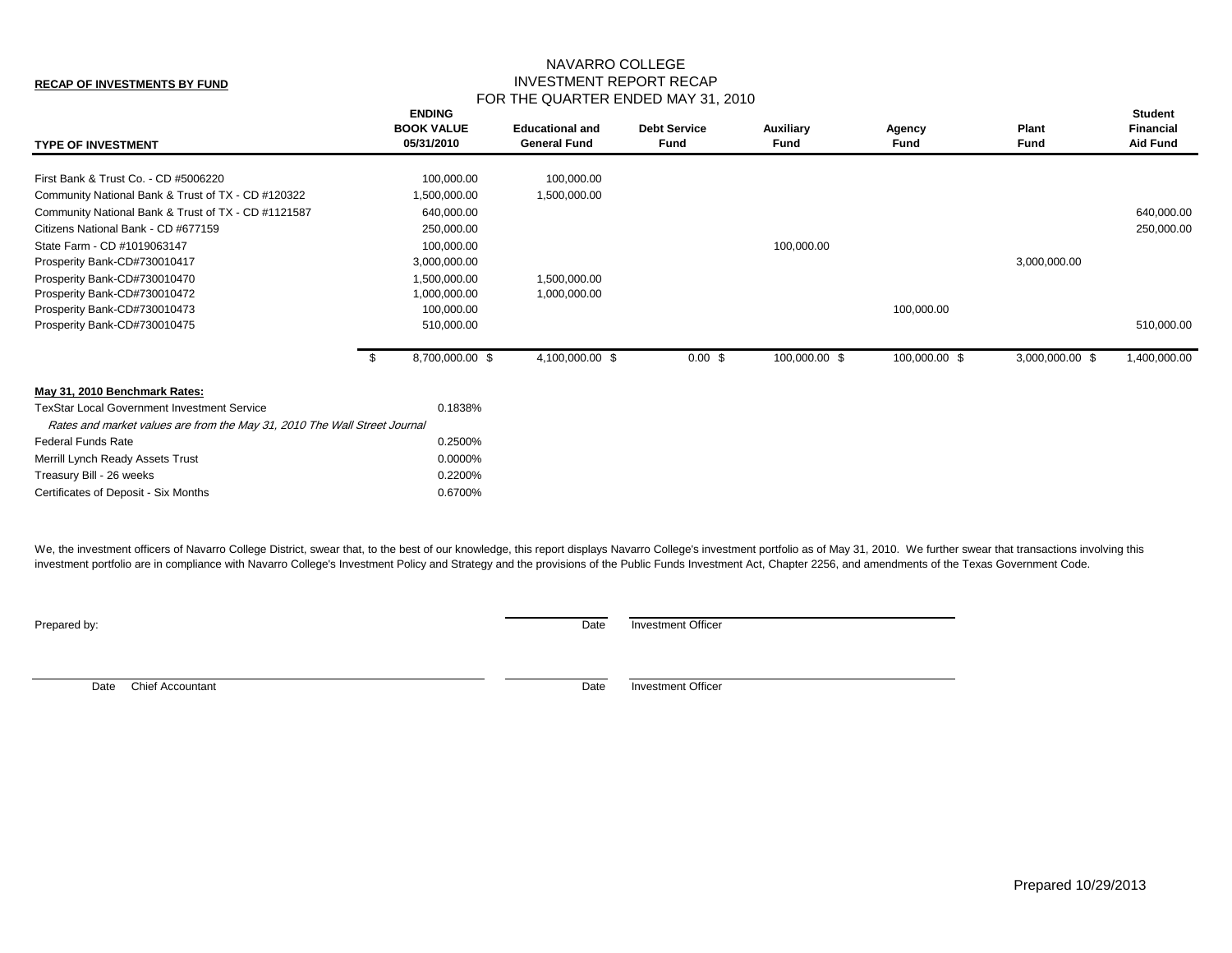# **Navarro College Investment Portfolio Maturity Schedule May 31, 2010**

| <b>MATURITY</b>    |                                  |    |                          |    |                              |    |                                 |    |                              |  |
|--------------------|----------------------------------|----|--------------------------|----|------------------------------|----|---------------------------------|----|------------------------------|--|
| <b>Fiscal Year</b> | <b>1st Quarter</b><br>Sept - Nov |    | 2nd Quarter<br>Dec - Feb |    | 3rd Quarter<br>Mar - May     |    | <b>4th Quarter</b><br>Jun - Aug |    | <b>Total Amount</b>          |  |
| 2010<br>2011       | \$<br>5,700,000.00               | \$ | $\blacksquare$           | \$ | $\blacksquare$<br>610,000.00 | \$ | 2,140,000.00<br>250,000.00      | \$ | 2,140,000.00<br>6,560,000.00 |  |
| <b>Total</b>       | $5,700,000.00$ \$<br>\$          |    |                          |    | 610,000.00                   |    | 2,390,000.00                    |    | 8,700,000.00                 |  |